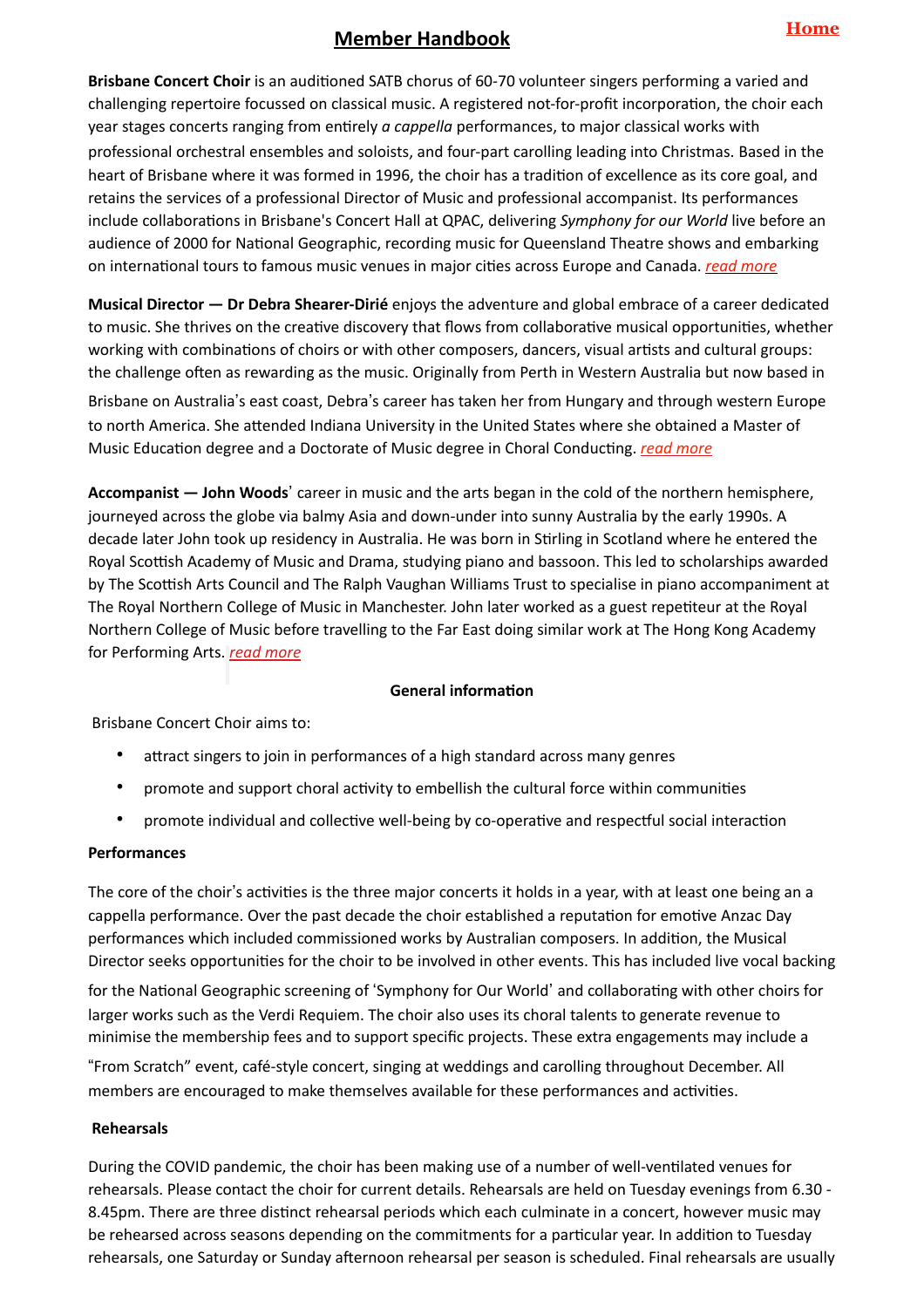on the Friday evening prior to a performance. The dates for these are provided well in advance and details of all rehearsals and concerts are available on the choir website. There is an attendance sheet for you to sign at each rehearsal. The Constitution provides that where a singer has attended fewer than 75% of the rehearsals relevant to a performance, the Musical Director may make an assessment as to whether the member may sing in the performance. (If the outcome is that the member cannot sing, the member is not entitled to any refund of fees or levies.)

# **Fees**

The choir is self-funded so members pay membership fees to fund the running costs of the choir - music, insurance, Musical Director and accompanist fees, etc. The current fee schedule is on the choir website on

the 'Member info' page. Fees for students are discounted. Fees can be paid annually in the first three weeks of the year or by season (with a small discount for annual payments) by cash, cheque or direct deposit.

# **Membership**

Membership is open to any adult singer who satisfies the audition process. If you are thinking of auditioning for the choir, you are encouraged to join a rehearsal and take the opportunity of meeting the current choir members and the Musical Director to see if our choir is the right fit for you. If you decide you would like to join, an audition will be organised for you. The audition will consist of:

- your own choice of song (a simple hymn or short work no operatic arias are expected!)
- vocalising led by the Musical Director
- an ear test (singing notes in a chord)
- a short sight-singing exercise

You will also be asked to complete an application form (available online) with relevant details. It should be noted that the choir has a limited number of places and it is necessary to maintain a vocal balance. If your audition is successful and there are no spaces in your voice part you may need to go on a waiting list.

## **Additional Information**

**Music** will be provided by the choir and must be returned in the same condition at the end of the season. Notations should be done lightly in soft 2B lead pencil only. You will need to rub out pencil notations before returning music. If music is lost or damaged, you may be required to reimburse the cost of replacement.

**Rehearsal apologies** or for concerts should be advised to [choir@brisbaneconcertchoir.com](mailto:choir@brisbaneconcertchoir.com) ahead of time. If a singer finds on the day, they are unable to attend a rehearsal or concert (eg illness, unexpected work commitment) they are required to TEXT the choir phone: 0475 262 649.

**Folders** supplied by the choir are used for most performances. You will be provided with a numbered folder for your first performance with the choir and this must be returned if you leave the choir.

**Uniform**: the choir has a formal uniform for all concert performances. The uniform has been kept as simple as possible as members have responsibility for providing their own uniform.

Women:

- black top, sleeve below mid-upper arm, shoulders covered, modest with no see-through panels
- matt full length black tailored 'corporate' trousers
- black closed-toe shoes with black socks or stockings
- coloured accessories as advised

Men:

- matt black long-sleeved collared business shirt
- matt black long trousers with black belt if required
- black shoes with black socks